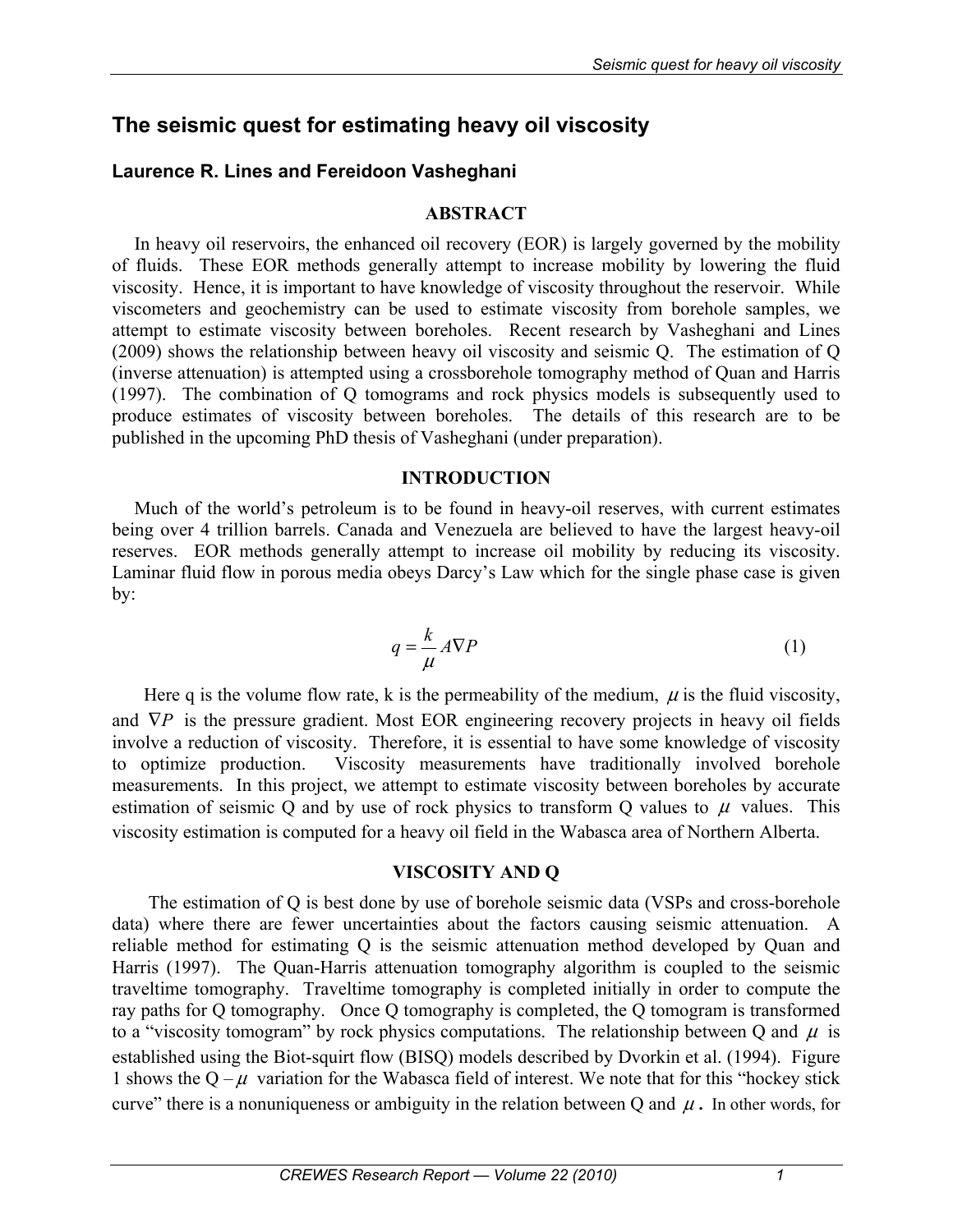a given Q value there are two possible viscosity values. This ambiguity was described earlier in a paper by Vasheghani and Lines (2009).



FIG. 1. The variation of Q as a function of fluid viscosity for Laricina's Wabasca field.



**FIG. 2.** The viscosity tomogram obtained by converting Q-tomogram values to viscosity tomogram values by using the right hand side of the "hockey stick curve" in Fig. 1.